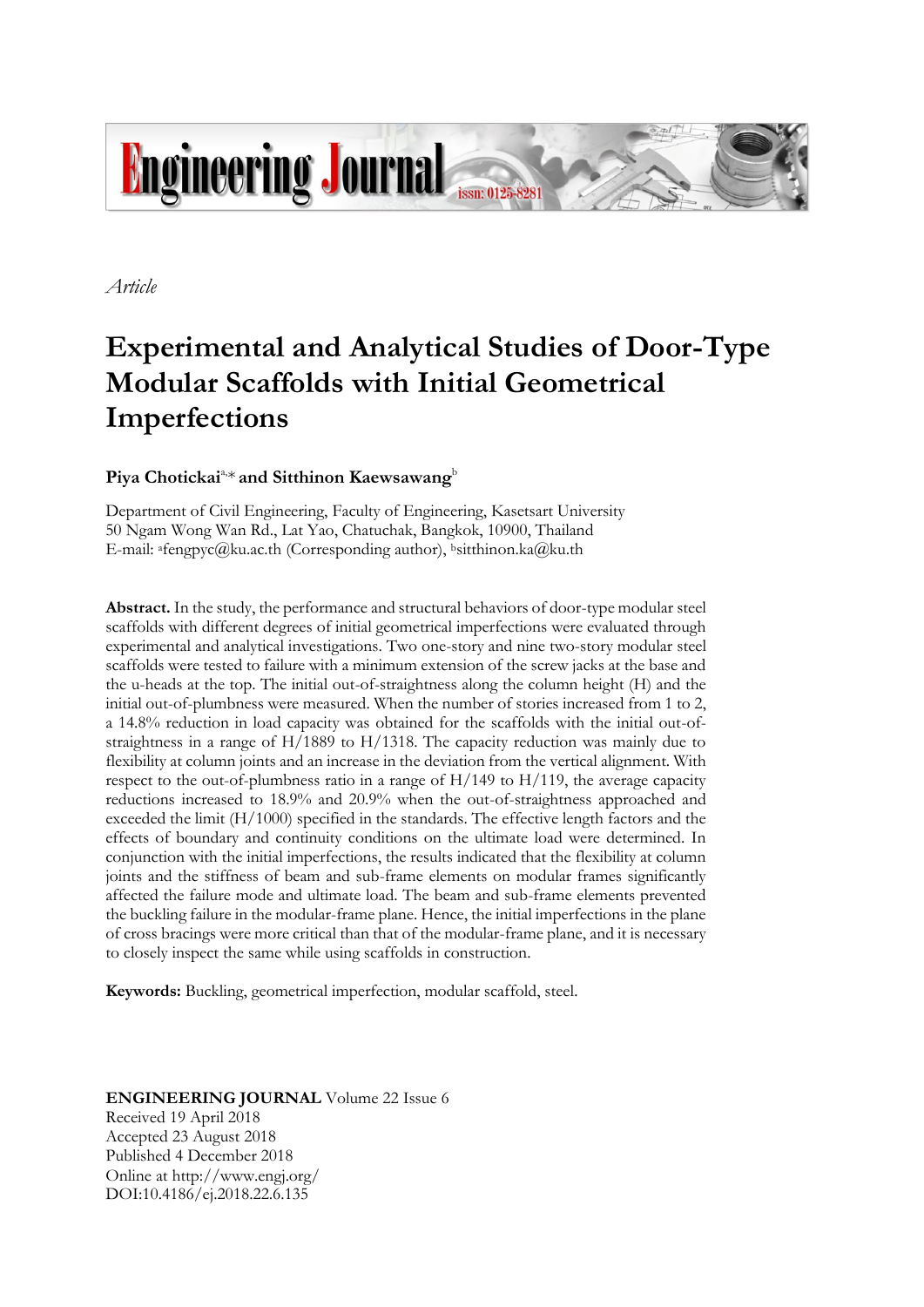#### **1. Introduction**

Door-type modular steel scaffolds are widely used to temporarily support fresh concrete and other temporary loads. Modular scaffolds are commonly used as a supporting structure in construction because they are easy to install and dismantle. The applied load on scaffolds can be relatively accurately estimated when compared with loads on permanent structures that display a significantly longer service life. However, the scaffolds often fail during construction and lead to damage, injuries, and work delays. A high incident rate of scaffold failure is reported [1,2]. The failures were identified as due to inadequate design, improper site supervision, and overload.

The scaffold members are composed of slender members with high strength steel tubes. The scaffolding frames are linked-up with diagonal bracings. The continuity between story levels is provided by a joint pin connection. The relatively slender members of the scaffolds are susceptible to local and global elastic instability [3]. The scaffolds can buckle in both the in-plane and out-of-plane of scaffold frames based on steel grades, scaffolding geometries, and boundary conditions [4].

The steel modular scaffolds are commonly reused in construction and result in a high variation in geometric properties of scaffold members [5]. The scaffolds can contain initial imperfections including the loss of sectional area due to corrosion, member out-of-straightness, and deviation from vertical alignment or out-of-plumbness owing to handling and reusable applications. This increases the potential risk of scaffolding failure.

Several studies investigated the load capacity of modular steel scaffolds using experimental and analytical approaches [6-9]. The load carrying capacity of modular scaffolds was reported to depend on several parameters including joint stiffness, boundary conditions, initial imperfections, and the presence of diagonal bracing. Peng et al. [10] evaluated the performance of door-shaped steel scaffolds with an inner reinforced gable sub-frame by using experimental and analytical investigations. The notional lateral load analysis indicated that the initial out-of-plumbness of 1.5% leaded to a 15.6% reduction in the ultimate load. The effects of load eccentricity and boundary condition on the load capacity of the similar type of scaffolds with several stories ranging from 2 to 12 were numerically investigated by Peng et al. [11]. The eccentricity was reported to cause a significant reduction on the ultimate load. The fixed base increased the load capacity of scaffolds when compared with that of hinged-base condition. The difference between the critical loads provided by the two boundary conditions gradually decreased with an increase in the number of scaffolding stories. Yu et al. [4] investigated the influence of initial geometrical imperfections in modular steel scaffolds by using three different numerical approaches, namely the notional load approach, eigenmode imperfection approach, and critical load approach according to BS 5950 [12]. The lateral loads were applied at each story level to include initial imperfections in the notional load approach. The eigenmode imperfection approach assigned initial geometrical imperfections based on the lowest eigenvalue. The eigenmode imperfection approach tended to provide conservative and economical results. Peng et al. [13] investigated the effect of the initial defect on the performance of single-row steel scaffolds. To simulate the worst condition of reused scaffolds, the second load was applied on the scaffolds after the first maximum load. A reduction in the load capacity in the range of 11% to 30% was obtained from the scaffolds with the initial defect caused by the first maximum load. Although several studies evaluated the effects of initial geometrical imperfections on the load capacity of modular steel scaffolds, limited experimental and analytical investigations investigated the door-type modular scaffolds with initial geometrical imperfections corresponding to the reused scaffolds in the construction. Given the lack of information, the actual performance of the scaffolds that are currently used could not be accurately estimated.

The primary objective of the study involved evaluating the performance of door-type modular scaffolds currently used in the construction. The scaffolds with different levels of initial geometrical imperfections were tested to failure. The effects of geometrical imperfections on the failure mode, failure mechanisms, utilization of member strength, and effective length factor were examined. The effects of boundary conditions and flexibility at the column joints on the ultimate loads were evaluated by performing an analytical investigation.

#### **2. Experimental Program**

The experimental program comprised of the compression tests of two one-story and nine two-story doortype modular steel scaffolds with different degrees of initial geometrical imperfections.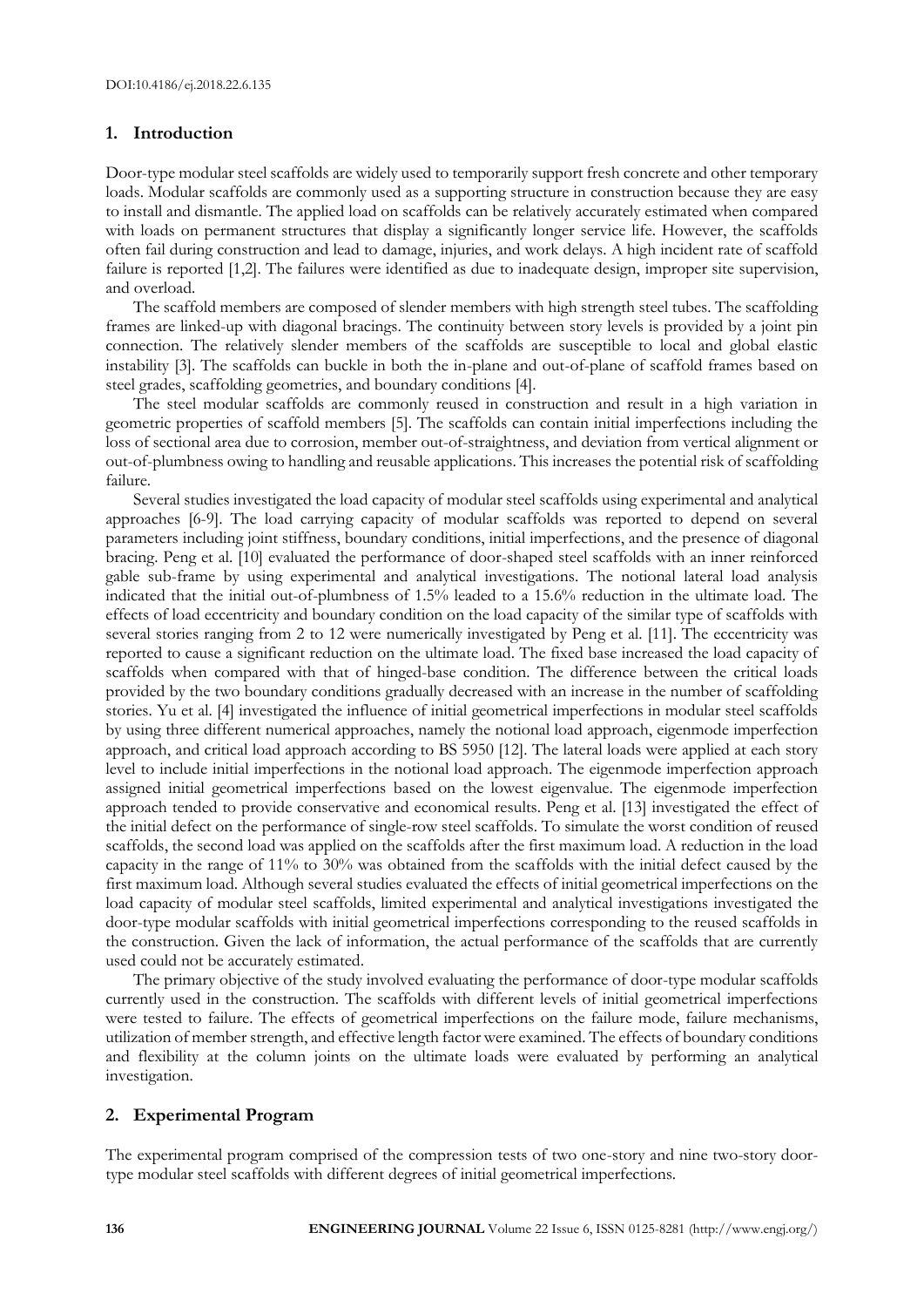#### **2.1. Specimen Description and Dimensions**

The scaffolds were composed of vertical columns, diagonal bracings, and horizontal ledgers as shown in Fig. 1. The height of each modular frame was equal to 1,700 mm. The diagonal bracings provided the cross link between two modular frames. The connection between columns at each story level was obtained by using joint pins. The scaffold height can be adjusted with jack base and u-head. The sub-frame elements on the modular frames provided access between the story levels. Table 1 lists the sectional properties of column, diagonal bracing, ledger, and sub-frame elements of the modular scaffolds. The dimensions of the jack base, u-head, and joint pin are shown in Fig. 1. For the purposes of easy reference, the directions along the plane of the modular frame and cross-bracing were referred to as the X and Y directions, respectively.





Fig. 1. Dimension of the door-type modular scaffold and components.

Prior to the installation, the initial out-of-straightness of each column was measured at five locations along the height (H), namely 100 mm and 450 mm from top and bottom and mid-height in both the X and Y directions. Three locations in the middle region were selected to measure the out-of-straightness of columns deformed in either single or double curvatures. A straight rigid bar with V-shaped supports was mounted at top and bottom of the columns. The rigid bar provided a reference line, as a dial gage was moved along the height of the column for the out-of-straightness measurement. The specimens were then grouped based on the existing initial geometrical conditions as shown in Table 2. The specimens with one and two stories are referred to as specimens S1 and S2, respectively. Based on the existing column straightness, the specimens were grouped into damage levels D0, D1, and D2. The damage levels D0, D1, and D2 represented new scaffolds with relatively straight columns, reused scaffolds with initial out-of-straightness in both the X and Y directions less than the limit of H/1000 equal to 1.70 mm, and scaffolds with out-of-straightness in either the X or Y directions that exceeded the limit, respectively. The initial out-of-straightness of specimens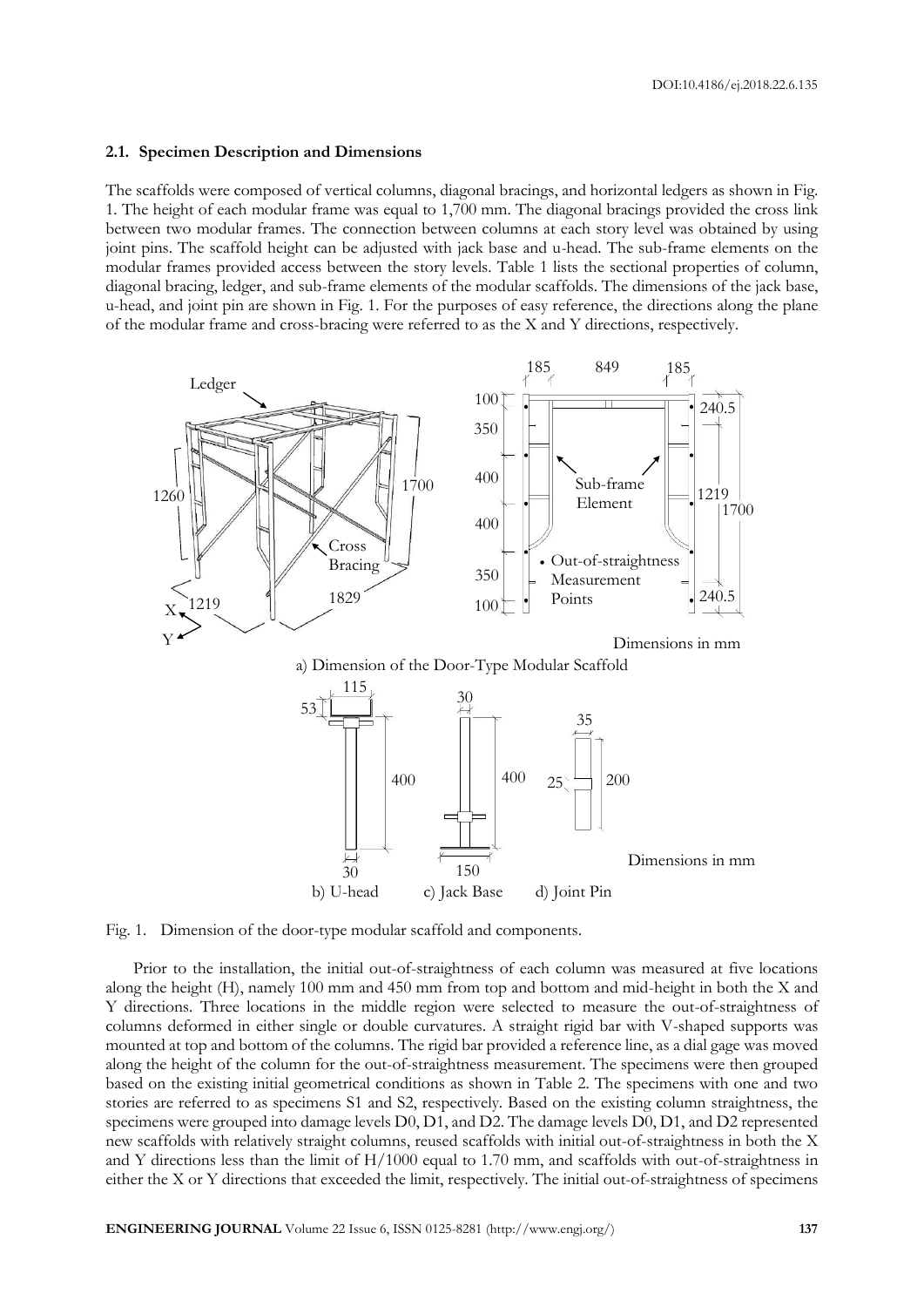D0 was in a range of H/1889 to H/1318. The limit of the out-of-straightness of H/1000 corresponded to the requirement specified in the standards for steel structures (AS 4100 [14], AISC 303 [15]) and the code of practice of falsework (BS 5975 [16]).

| Element           | Outside<br>Diameter (mm) | Thickness<br>(mm) | Cross-sectional<br>Area $(mm2)$ | Moment<br>Ωt<br>Inertia $(mm4)$ |  |  |
|-------------------|--------------------------|-------------------|---------------------------------|---------------------------------|--|--|
| Column            | 42.0                     | 1.80              | 227                             | 46,012                          |  |  |
| Diagonal Bracing  | 25.8                     | 1.57              | 119                             | 8,763                           |  |  |
| Ledger            | 41.6                     | 1.79              | 223                             | 44,472                          |  |  |
| Sub-frame Element | 25.5                     | 154               | 115                             | 8,331                           |  |  |

Table 1. Sectional properties of members in door-type modular scaffolds.

Specimens S2D2-1 and S2D2-3 exhibited the maximum out-of-straightness in the Y direction (plane of cross bracing) corresponding to 2.16 mm and in the X direction (plane of modular frame) of 4.49 mm, respectively. These corresponded to out-of-straightness ratios of H/787 and H/379. Figure 2 shows the outof-straightness measurement and the distributions of out-of-straightness in X and Y directions for specimens D0, D1, and D2. The out-of-straightness values at 450 mm from top and bottom and at mid-height are included in the distributions.







The out-of-plumbness in X and Y directions at the top of each specimen were measured by using a theodolite. The magnitudes of out-of-plumbness at the top story of the specimens are listed in Table 2. The limit on the out-of-plumbness varied among the standards in a range from H/100 to H/600. The AS 4100 and AISC 303 standards specified that the out-of-plumbness should not exceed H/500. Based on good practice guidelines, BS 5975 specified the maximum out-of-plumbness as less than H/600 with the maximum limit of 25 mm. The code practice for the access scaffold (CSA Z797-09 [17]) provided the limit for the out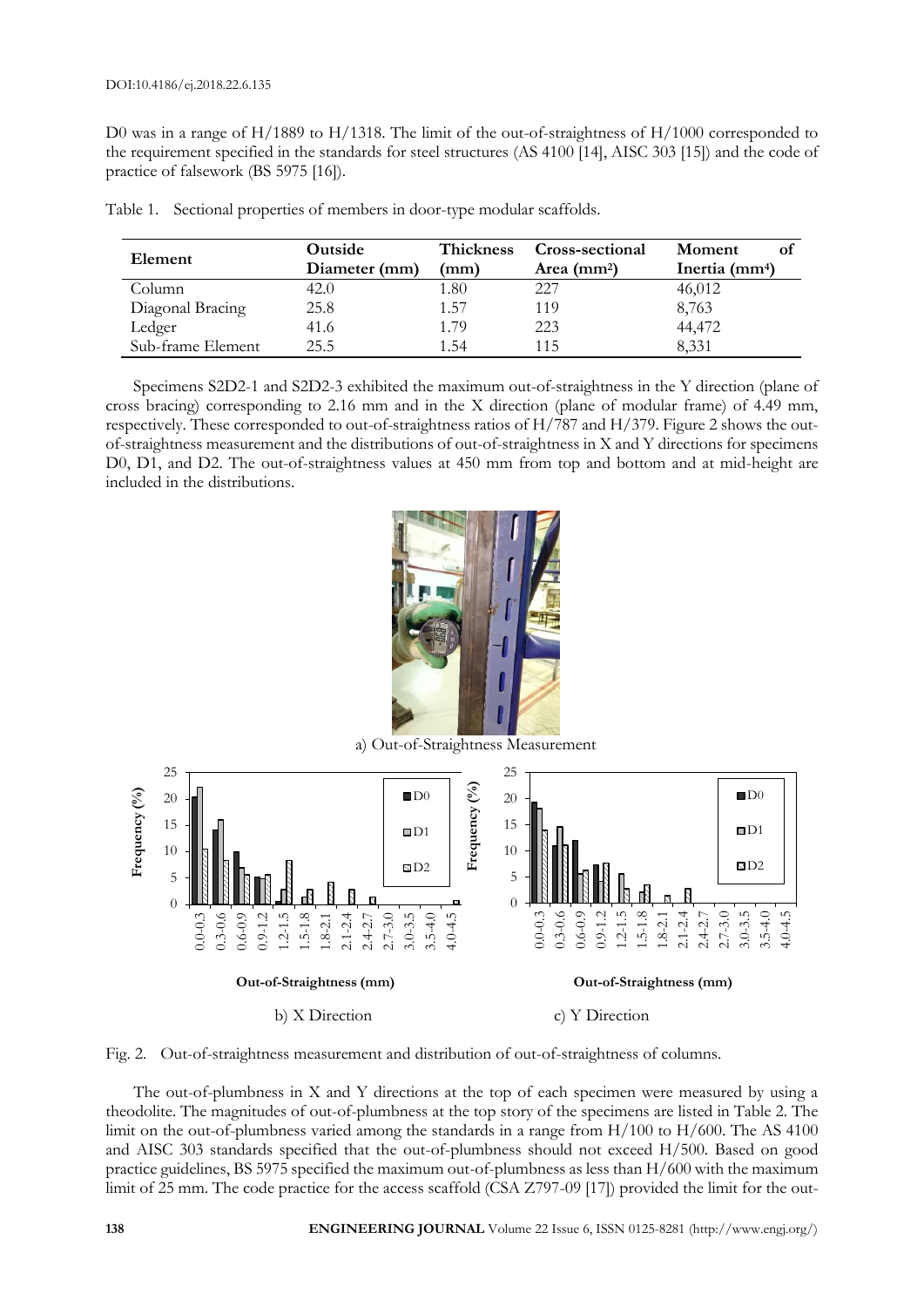of-plumbness to not exceed H/250 for the 3-m height and H/315 for the 6-m height. The aforementioned requirements are less stringent when compared with AS 4100, AISC 303, and BS 5975. The code of practice for metal scaffolding safety [18] specified the out-of-plumbness as within H/100.

The maximum out-of-plumbness of specimens S1 was less than the limit of H/600. The story out-ofplumbness in X direction (plane of modular frame) for most of specimens S2 exceeded the limited value of H/600 or 5.67 mm for a height of 3.4 m although it was less than the maximum limit of 25 mm. Only specimen S2D1-2 exhibited a maximum out-of-plumbness in X direction exceeding the limit of 25 mm. The out-of-plumbness ratios in the Y direction (plane of cross bracing) for all specimens S2 exceeded the limit value of H/600. The specimens S2D0, S2D1, and S2D2 exhibited a variation in the out-of-plumbness in the Y direction in the same range as the average ratios corresponding to H/119, H/149, and H/137, respectively. The deviation from vertical alignment was due to the flexibility at the connections of modular frames.

To evaluate the actual thickness of columns with different initial imperfections, the ultrasonic pulse-echo contact measurement (ASTM E797 [19]) was used at the same locations of the out-of-straightness measurement. The average thickness of column in each specimen is listed in Table 2. The value was obtained from the average of 4 columns for one-story specimens and 8 columns for two-story specimens.

| Specimen<br>No. | Number<br>of Stories        | Maximum<br>Straightness (mm) | $Out-of-$          | Out-of-Plumbness (mm) | Average            |                          |
|-----------------|-----------------------------|------------------------------|--------------------|-----------------------|--------------------|--------------------------|
|                 |                             | X Direction                  | <b>Y</b> Direction | X Direction           | <b>Y</b> Direction | <b>Thickness</b><br>(mm) |
| $S1D0-1$        | $\mathbf{1}$                | 1.13                         | 0.9                | 0.26                  | 0.28               | 1.80                     |
| $S1D0-2$        | 1                           | 1.00                         | 1.08               | 0.09                  | 1.42               | 1.80                     |
| $S2D0-1$        | $\overline{2}$              | 1.12                         | 1.04               | 5.76                  | 27.63              | 1.80                     |
| $S2D0-2$        | $\overline{2}$              | 1.29                         | 1.13               | 19.49                 | 35.65              | 1.77                     |
| $S2D0-3$        | $\overline{2}$              | 1.13                         | 1.17               | 6.93                  | 24.57              | 1.77                     |
| $S2D1-1$        | $\overline{2}$              | 1.21                         | 1.56               | 8.39                  | 25.21              | 1.78                     |
| $S2D1-2$        | $\overline{2}$              | 1.62                         | 1.54               | 27.78                 | 17.30              | 1.79                     |
| $S2D1-3$        | $\overline{2}$              | 1.28                         | 1.43               | 14.11                 | 29.41              | 1.77                     |
| $S2D2-1$        | $\overline{2}$              | 2.62                         | 2.16               | 1.20                  | 38.77              | 1.73                     |
| $S2D2-2$        | $\overline{2}$              | 1.88                         | 1.75               | 4.78                  | 18.79              | 1.75                     |
| $S2D2-3$        | $\mathcal{D}_{\mathcal{L}}$ | 4.49                         | 2.14               | 11.86                 | 23.75              | 1.67                     |

Table 2. Specimen details and initial geometrical imperfections.

#### **2.2. Mechanical Properties**

The mechanical properties, including the modulus of elasticity and yield strength, of columns were obtained from new modular frames (specimens D0). Three samples were subjected to tensile tests based on ASTM E8 [20]. The yield strength was obtained using the 0.2% offset method. The average modulus of elasticity and yield strength corresponded to 212,387 MPa and 435 MPa, respectively.

A hardness nondestructive test was employed to evaluate a variation in the yield strength between specimens with different levels of initial geometrical imperfections. Hardness values exhibited a linear relationship with the strength of materials [21]. The hardness values were determined at the same locations as the out-of-straightness measurement by using a portable hardness tester. Figure 3 presents the histograms of Rockwell B hardness values obtained from the specimens. The variation in the hardness values was anticipated to be due to curved surface of the scaffolding columns. The average hardness values of specimens D0, D1, and D2 were observed as relatively close and equal to 57.5, 55.0, and 54.3, respectively. Therefore, a significant shift in the yield strength was not expected in the specimens with different initial geometrical imperfections used the study.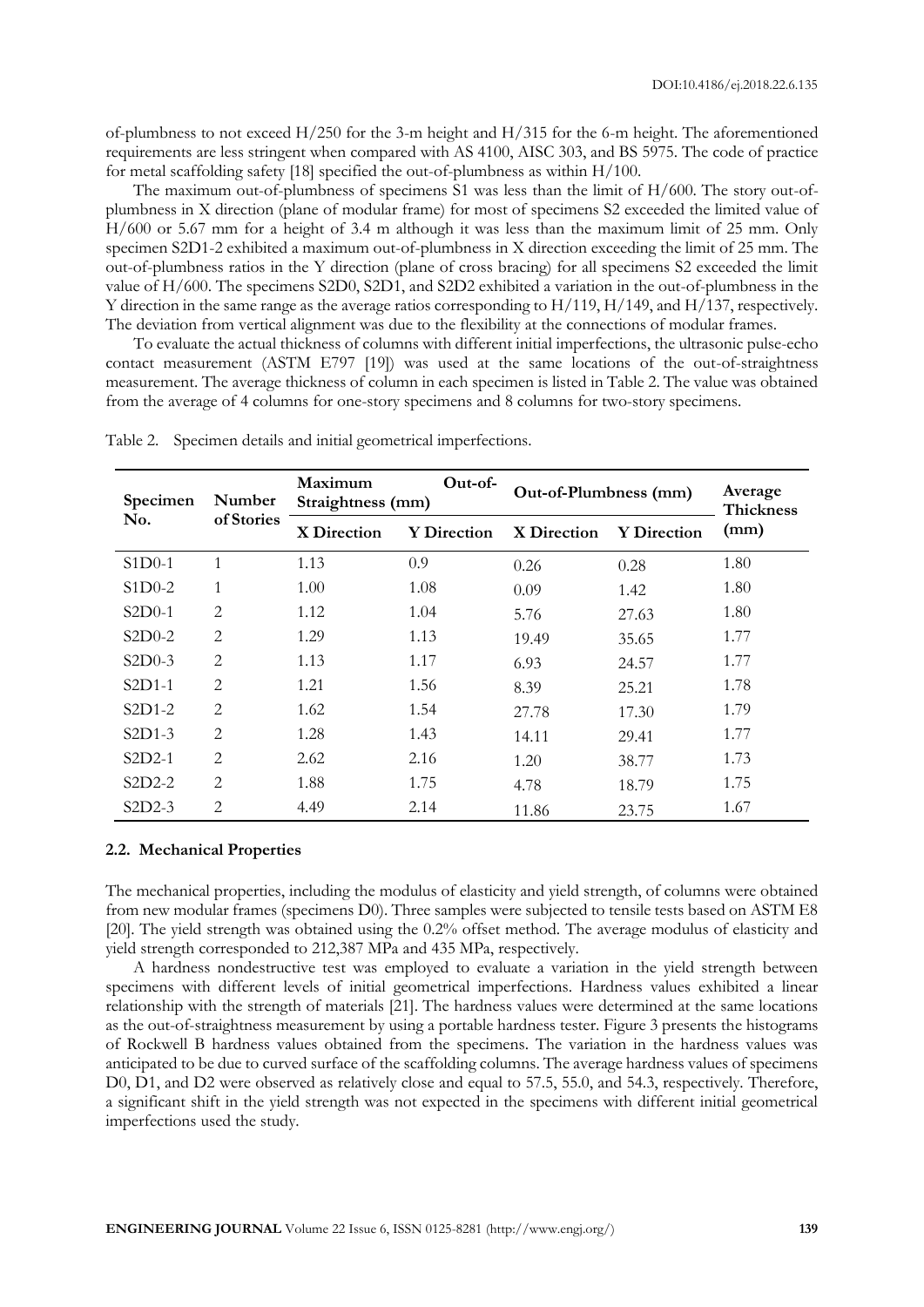

Fig. 3. Hardness values of columns.

#### **2.3. Experimental Setup**

The scaffold specimens were tested until failure occurred. The vertical load was applied by using hydraulic jack at the center point of the horizontal plane at the top of each specimen. The screw jacks at the base and u-heads at the top were set at a minimum extension. It was noted that the amount of the extensions of jack base and u-head affected the specimens' ultimate loads due to stiffness provided by these components [8,22]. The effects of the extensions on the ultimate loads were not included in the study. The leveling of beams used to transfer the load from hydraulic jack to scaffold columns was checked prior to load application. The applied load and vertical displacement during load test were monitored by using a load cell and a linear variable displacement transducer (LVDT) as shown in Fig. 4. Eight strain gages were affixed at 50 mm from the tops of columns at each story level to measure the distribution of axial force in each column during the load test. The columns on each story level were numbered in the clockwise direction. Columns 1 to 4 were at the first level. Columns 5 to 8 were at the second level.



Fig. 4. Experimental setup.

#### **3. Relationship between Load and Displacement**

Figure 5 shows the relationship between load and vertical displacement of the specimens from initial loading until failure. The specimens exhibited a linear load and displacement relationship to the load level close to the ultimate load. The slope of the load-displacement plot slightly decreased while approaching the ultimate load. This indicated the non-ductile failure behavior of the specimens. The test results of specimens with different levels of initial geometrical imperfections are listed in Table 3. Figure 6 shows the variation and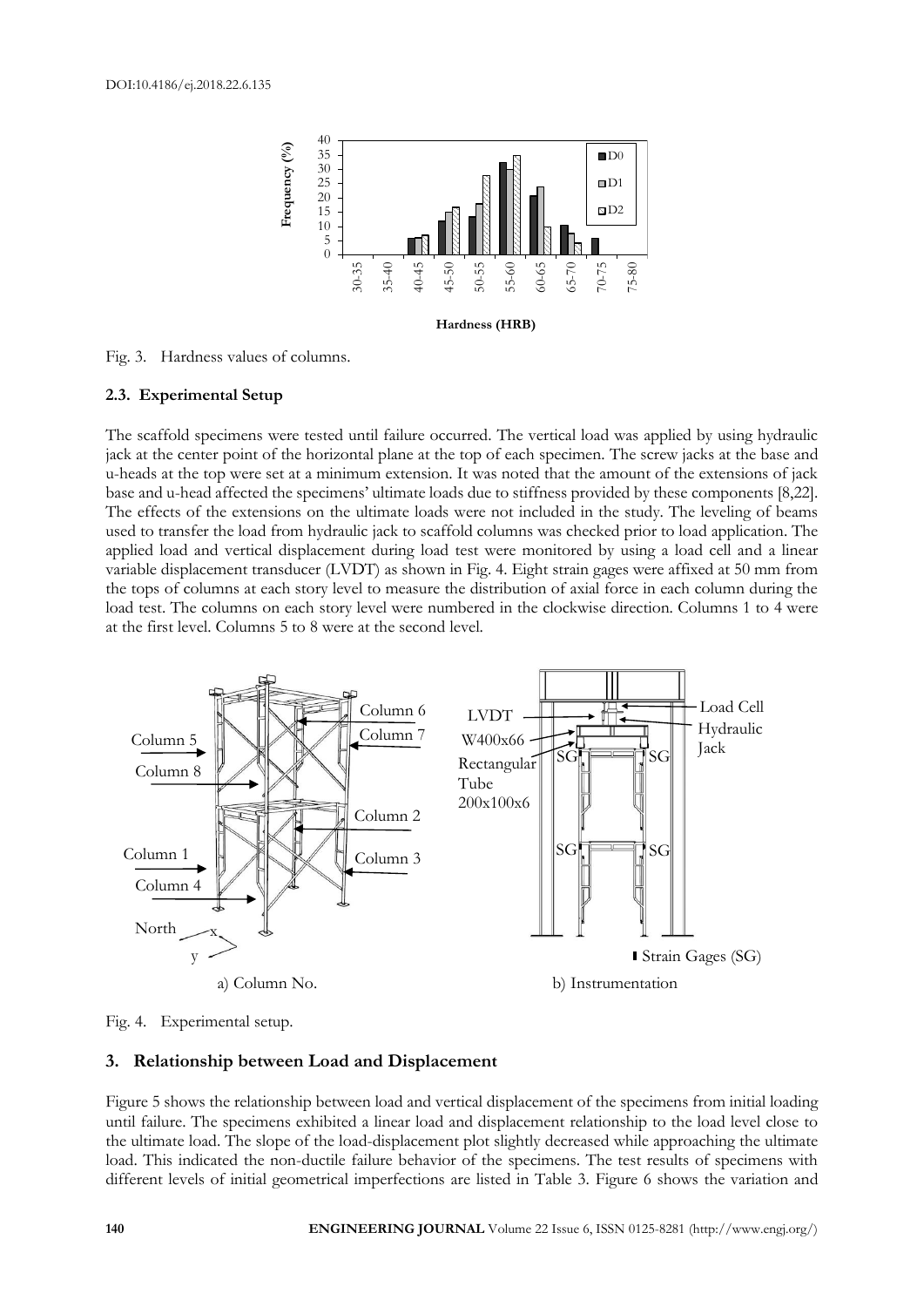mean value of the ultimate loads obtained from the specimens with different initial geometrical imperfections. The average ultimate load of specimens D0 decreased from 182.0 kN in one-story specimens to 155.1 kN in two-story specimens and corresponded to a 14.8% reduction. This is attributed to flexibility at the joints between lower and upper columns and higher out-of-plumbness in the two-story specimens. The average ultimate loads in specimens S2D1 and S2D2 corresponded to 147.5 kN and 144.0 kN, respectively, and corresponding to a reduction of 18.9% and 20.9% from one-story specimens. The increases on the reduction of the ultimate loads corresponded to a greater imperfections in these specimens. When compared with specimens S2D0, the average maximum ultimate loads in S2D1 and S2D2 were observed to decrease by 4.9% and 7.1%, respectively.

The secant stiffness was determined from the slope of the load-displacement curve between the initial loading and 50% of the ultimate load. The linear relationship between load and displacement was still observed in the region. The average stiffness of 14.1 kN/mm in one-story specimens decreased to 10.5 kN/mm, 10.3 kN/mm, and 9.6 kN/mm in specimens S2D0, S2D1, and S2D2, respectively. This corresponded to a reduction in the stiffness by 25.3%, 27.0%, and 31.9%, respectively. The significant reduction in stiffness was obtained when the number of stories was increased from 1 to 2. An increase in the initial geometrical imperfections caused a slight decrease in the stiffness. Significant differential vertical displacement could be obtained from two adjacent scaffolds with a different number of stories and resulted in a variation in the load distribution between scaffolds in the scaffolding system. The scaffold with higher stiffness tends to be subjected to higher load in a system under a uniformly applied load.



Fig. 5. Relationship between the load and displacement for different levels of initial geometrical imperfections.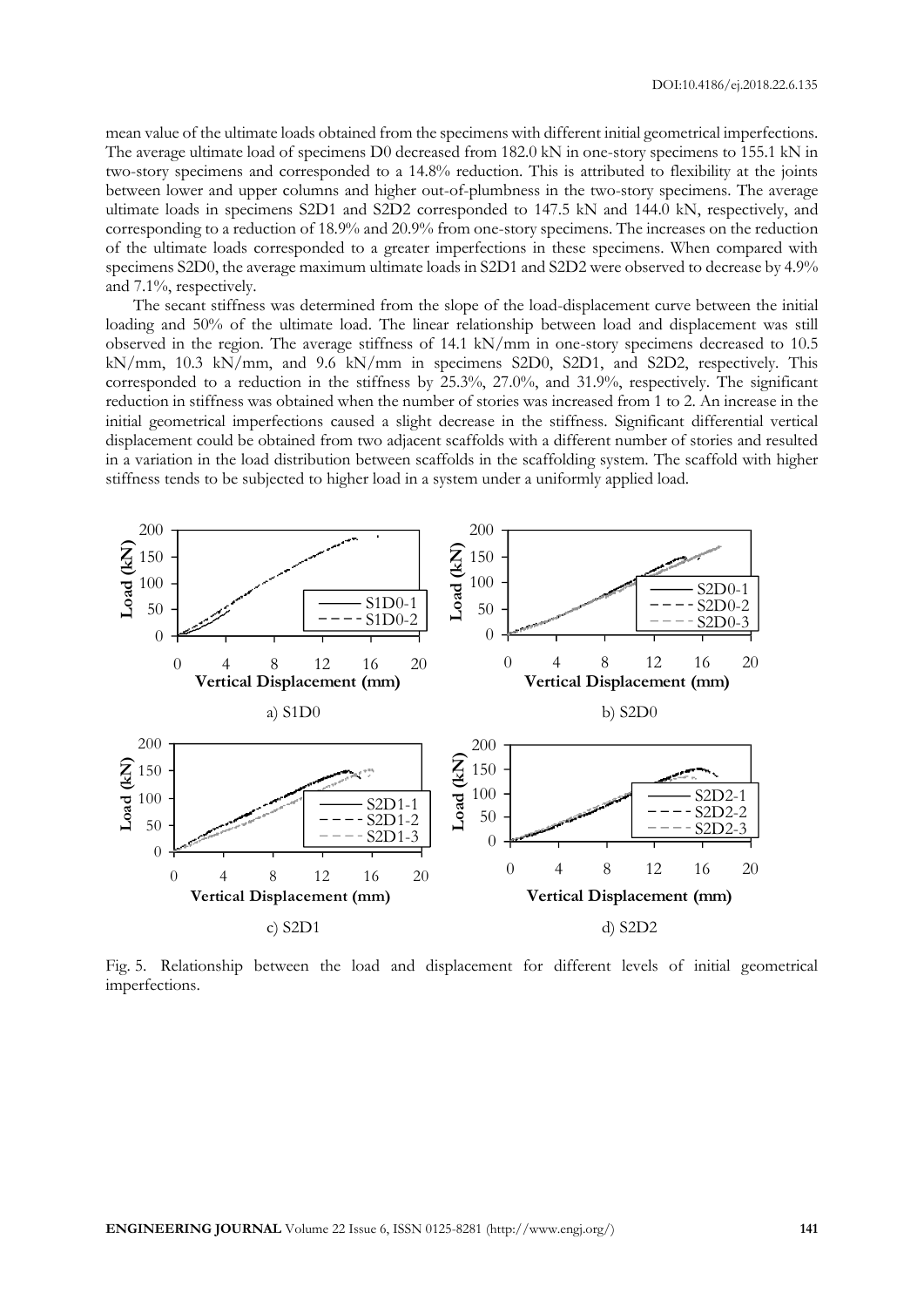

Fig. 6. Average ultimate loads of scaffolds with different levels of initial geometrical imperfections.

Table 3. Experimental results.

| Specimen<br>No. | Ultimate<br>Load (kN) | Displacement<br>Ultimate<br>at<br>Load (mm) | Secant<br><b>Stiffness</b><br>(kN/mm) | Mode of<br>Failure | Failed<br>Column No. | <b>Buckling</b><br>Direction |
|-----------------|-----------------------|---------------------------------------------|---------------------------------------|--------------------|----------------------|------------------------------|
| $S1D0-1$        | 186.4                 | 16.5                                        | 14.0                                  | B <sub>1</sub>     | $\overline{4}$       | $-Y$                         |
| $S1D0-2$        | 177.6                 | 14.8                                        | 14.2                                  | <b>B</b> 1         | 3                    | $-Y$                         |
| $S2D0-1$        | 153.9                 | 15.7                                        | 11.3                                  | <b>B</b> 1         | 7                    | $-Y$                         |
| $S2D0-2$        | 143.5                 | 14.6                                        | 10.7                                  | M1                 | 8                    | $-Y$                         |
| $S2D0-3$        | 167.8                 | 18.5                                        | 9.6                                   | B2                 | 1,2,5,6              | -Y                           |
| $S2D1-1$        | 151.3                 | 17.6                                        | 10.6                                  | <b>B</b> 1         | 6                    | $+X$                         |
| $S2D1-2$        | 144.0                 | 14.0                                        | 11.1                                  | M1                 | 5                    | $-Y$                         |
| $S2D1-3$        | 147.2                 | 15.9                                        | 9.1                                   | M <sub>2</sub>     | 3,7                  | $+Y$                         |
| $S2D2-1$        | 158.3                 | 17.6                                        | 9.4                                   | B <sub>1</sub>     | 7                    | $+Y$                         |
| $S2D2-2$        | 145.3                 | 15.7                                        | 9.7                                   | M1                 | 6                    | $+Y$                         |
| $S2D2-3$        | 128.4                 | 14.9                                        | 9.7                                   | B <sub>1</sub>     | 6                    | $-Y$                         |

Note:  $B1 =$  Sudden failure with the column deformed in single curvature,  $B2 =$  Sudden failure with columns deformed in double curvature,  $M1 = No$  sudden failure with the column deformed in single curvature,  $M2$ = No sudden failure with columns deformed in double curvature.

## **4. Failure Mode**

At the ultimate loads, two failure modes, namely sudden buckling failure and no sudden failure with postpeak strength, were observed. A few specimens abruptly failed due to the buckling of a column member in the scaffolding system and resulted in a rapid decrease in the load carrying capacity of the specimens. This failure mode was observed in one-story specimens (S1D0-1 and S1D0-2) and five of the two-story specimens with different initial geometrical imperfections corresponding to D0, D1, and D2. With respect to the other specimens, a sudden failure was not observed. The specimens could resist a certain amount of the applied load after the ultimate load. After the peak load, the load carrying capacity significantly decreased with increases in the deformation of columns in either diagonal-bracing plane or modular-frame plane. Given a large deformation, the second-order moment due to both out-of-straightness and out-of-plumbness was significant. This failure mode was observed in four of the two-story specimens. Most of the specimens failed with a single curvature shape in one of the columns in the upper story of the scaffolding system. Only specimen S2D1-3 failed in double curvature with a significant deformation of the columns in the upper and lower story levels.

Figure 7 presents the typical failure modes observed in the tested specimens. The summary of failure mode, failed column, and column buckling direction is listed in Table 3. The failure modes with abrupt reduction in the load capacity with single and double curvatures are indicated as B1 and B2, respectively. The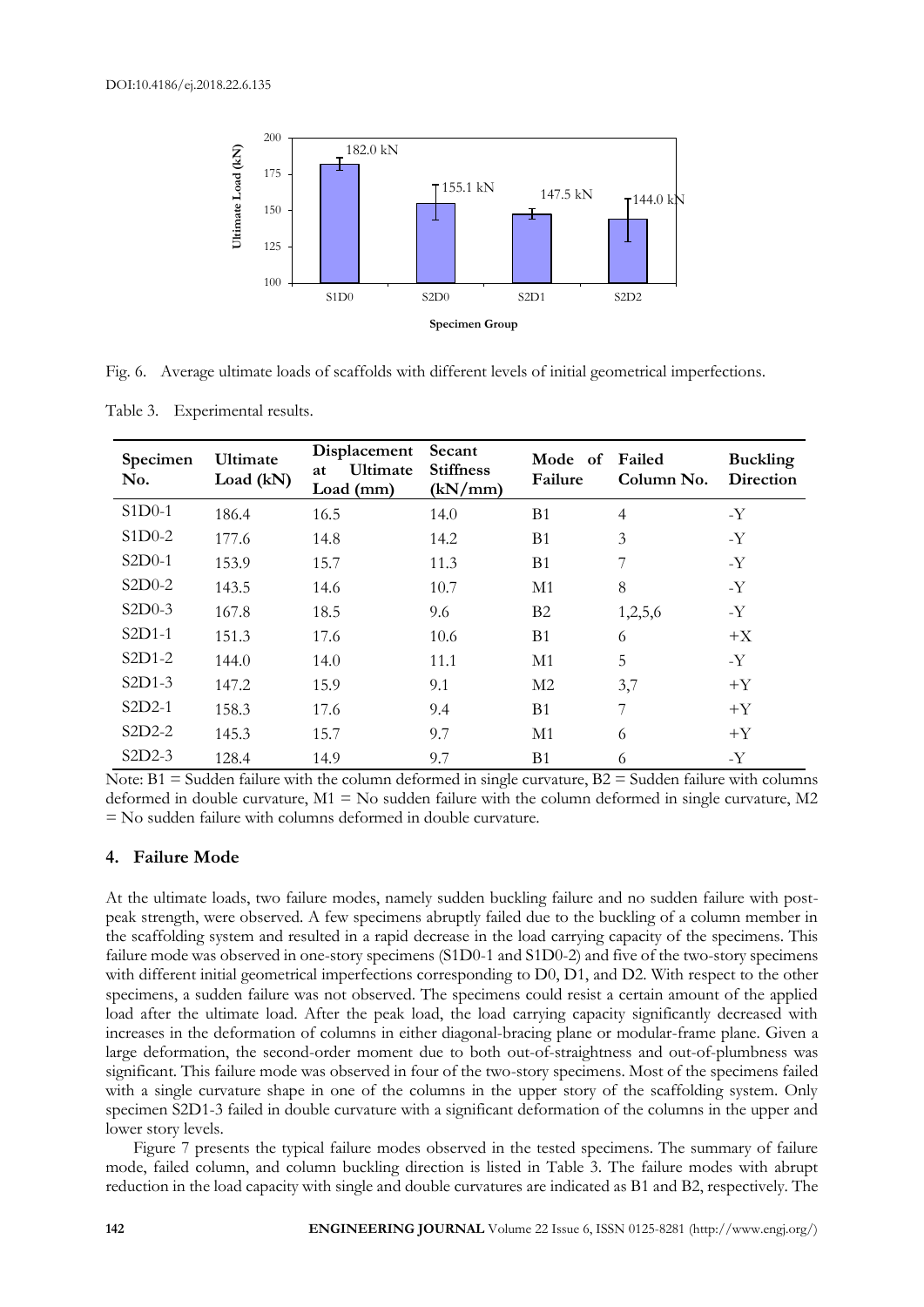failure modes with significant second-order moments in single and double curvatures are indicated as M1 and M2, respectively. Most of failed columns were located at the upper story. This was due to the rotational restraint provided by jack base preventing buckling of the lower columns. Additionally, the joint pins used as joints between the lower and upper columns allowed relative rotation between the columns. Most of the specimens buckled in the plane of diagonal bracing in either the +Y or -Y directions. Only specimen S2D1-1 failed in the plane of the modular frame in the +X direction. This indicated that the investigated door-type modular scaffolds were highly susceptible to instability in the plane of diagonal bracing.



a) Single-Curvature Buckling (specimen S2D0-1) b) Double-Curvature Buckling (specimen S2D1-3)

Fig. 7. Failure mode of specimens.

#### **5. Load Distribution**

The load distribution between columns in the specimens was determined by using the strain gage readings attached on each column. Figure 8 shows a typical distribution of axial loads among columns in the scaffolding system from zero load up to failure. A linear relationship between axial load and vertical displacement was initially observed at the low load level. When the applied load increased, the relationship between axial load and vertical displacement became nonlinear with significant reductions in stiffness of failure columns prior to the ultimate load.

The failure columns exhibited a reduction in stiffness, and the other columns in the scaffolding system resisted a higher axial load. This was observed from an increase in the slope of load-displacement plot. With respect to specimen S2D0-2, the reduction in the axial load in column 8 resulted in an increase in the axial load in column 7. The axial load was distributed in the plane of cross bracing in the specimen. A similar load redistribution behavior was observed in specimen S2D1-2 but the stiffness reduction occurred at a lower percentage of the ultimate load.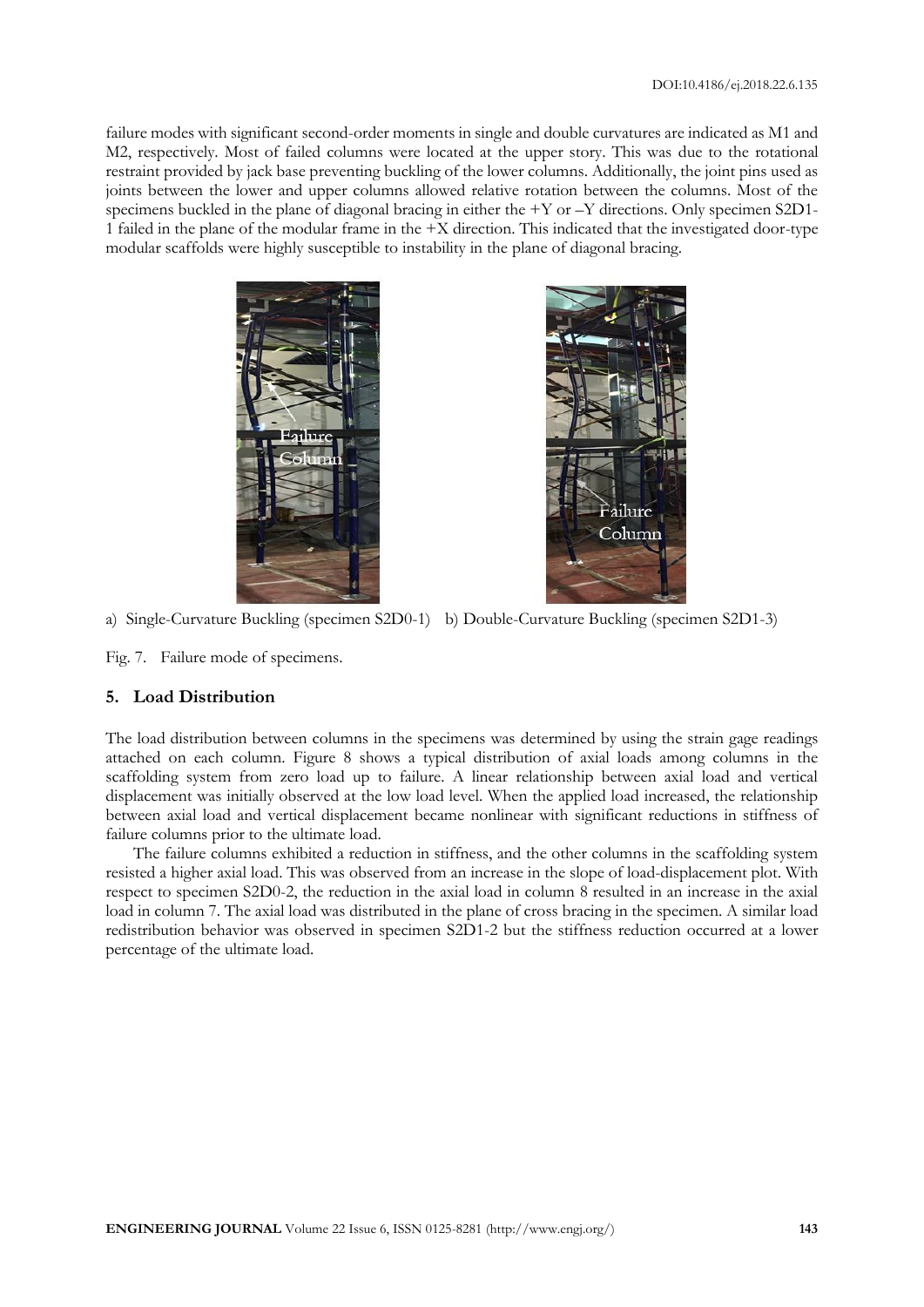

Fig. 8. Load distribution in the columns.

The reductions in the stiffness of the failure column of specimens S1D0 and S2D0 were observed at the load level in the range of 84.9% to 85.9% and 79.9% to 84.7% of the specimens' ultimate loads, respectively. This indicated that the redistribution of axial loads among the columns initiated at the load level well below the ultimate load although sudden failure was observed in the specimens. With respect to relatively straight columns, the load redistribution in two-story scaffolds (S2D0) occurred at approximately the same percentage of the ultimate load as that in the one-story specimens (S1D0). With increases in the initial geometrical imperfections, the load levels with a significant reduction in the stiffness of the failure column decreased to 74.2% to 75.6% and 60.5% to 68.8% of the specimens' ultimate loads, for specimens S2D1 and S2D2, respectively.

#### **6. Utilization and Effective Length**

A strength utilization ratio was employed to assess the structural efficiency of door-type modular scaffolds with different levels of initial geometrical imperfections. It is defined as a ratio between the compressive buckling strength  $(P_c)$  and the column yield strength  $(P_v)$  and is expressed as follows [8]:

$$
\chi = \frac{P_c}{P_y} \tag{1}
$$

The strength utilization ratio is generally in a range of 0.30 to 0.50 for modular steel scaffolds [8]. The compressive buckling strength of each specimen was determined by using average axial force per column divided by the average column area in each specimen. The average axial force was computed using the ultimate load measured from a load cell. The average yield strength of 435 MPa obtained from the tensile test was used in the calculation. The utilization ratios of specimens with different initial geometrical imperfections are listed in Table 4. The utilization ratios of one-story specimens were in the range of 0.45 to 0.47 with an average of 0.46. When the number of stories increased from 1 to 2, the average utilization ratio decreased from 0.46 to 0.40. With an increase in the initial geometrical imperfections, the average utilization ratios of specimens S2D1 and S2D2 corresponded to 0.38 and 0.37, respectively. These were slightly lower than that of specimens S2D0.

The design of scaffold generally follows the steel design standard. The ultimate loads corresponding to AISC 360 [23] and BS 5950 [12] were computed. According to AISC 360, the critical stress  $(F_{cr})$  of compression member was determined as follows:

$$
F_{cr} = (0.658 \, \frac{F_y}{F_e}) F_y \qquad \text{for } \frac{KL}{r} \le 4.71 \sqrt{\frac{E}{F_y}}
$$
 (2)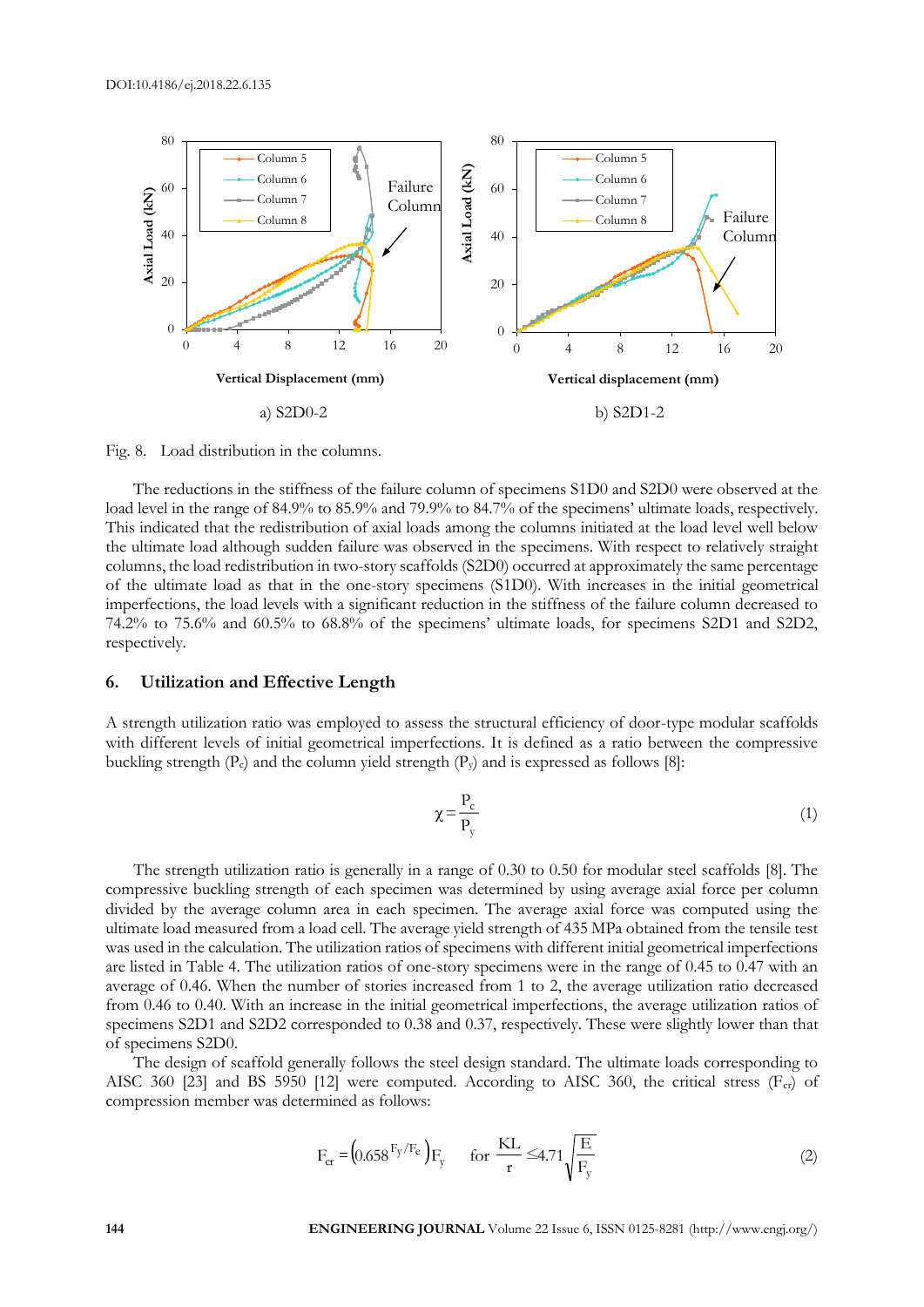$$
F_{cr} = 0.877 F_e \qquad \qquad \text{for } \frac{KL}{r} > 4.71 \sqrt{\frac{E}{F_y}}
$$
 (3)

Here,  $F_y$  denotes the yield strength,  $F_e$  denotes the elastic buckling stress, E denotes the modulus of elasticity, L denotes the laterally unbraced length of the member equal to 1260 mm for one-story and two-story specimens (Fig. 1a), r denotes the radius of gyration, and K denotes the effective length factor. The effective length factor is used to multiply an actual column length with various end-restrained conditions to obtain the length of an equivalent pin-ended column. The effective length factor can be determined from the alignment chart. With respect to the braced frame, the effective length factor displays a value less than or equal to 1.0.

The elastic buckling stress  $(F_e)$  was obtained as follows:

$$
F_e = \frac{\pi^2 E}{\left(\frac{KL}{r}\right)^2} \tag{4}
$$

The critical stress ( $F_{cr}$ ) was determined from BS 5950 by using Perry-Robertson interaction formula as follows:

$$
F_{cr} = \frac{F_e F_y}{\phi + (\phi^2 - F_e F_y)^{1/2}}
$$
\n
$$
\tag{5}
$$

$$
\phi = \frac{F_y + (\eta + 1)F_e}{2} \tag{6}
$$

Here,  $\eta$  denotes the Perry factor equal to 0.001a( $\lambda$ - $\lambda$ <sub>o</sub>), a denotes the Robertson constant equal to 2.0 for cold-formed steel tubes,  $\lambda$  denotes the slenderness equal to  $\frac{12}{10}$  $\frac{\text{KL}}{\text{ML}}$  , and  $\lambda_0$  denotes the limiting slenderness and

is equal to Fy  $0.2\pi \sqrt{\frac{E}{E}}$ .

The critical stresses provided by AISC 360 and BS 5950 were used to estimate the ultimate load of the specimens. The effective length factor (K) of 1.0 was used for pin-ended column. The critical stresses were multiplied with average sectional area of each specimen to obtain the estimated column critical loads. Additionally, the Euler's buckling loads were computed from the elastic buckling stresses. Figure 9 shows the comparison of the column critical loads obtained from the experiment and calculations. Both AISC and BS formulae provided relatively similar values of the critical loads and lower than the Euler's buckling loads. The formulae slightly overestimated of the critical loads for one-story specimens with an average ratio between the AISC and experimental ultimate loads of 1.10. However, the formulae significantly overestimated the critical loads of two-story specimens. The average ratio between the AISC and experimental critical loads corresponded to 1.31, 1.37, and 1.38 for specimens S2D0, S2D1, and S2D2, respectively. This indicated that the AISC formulae with an effective length factor of 1.0 for the braced frame overestimated the critical loads of the two-story specimens.

The effective length factors to provide an accurate estimate of the column critical load from the AISC formula were calculated and are listed in Table 4. The effective length factor of the specimens D0 increased from the average value of 1.07 to 1.17 when the number of stories increased from 1 to 2. The average effective length factor in the two-story specimens increased to 1.20 and 1.21 for specimens S2D1 and S2D2, respectively.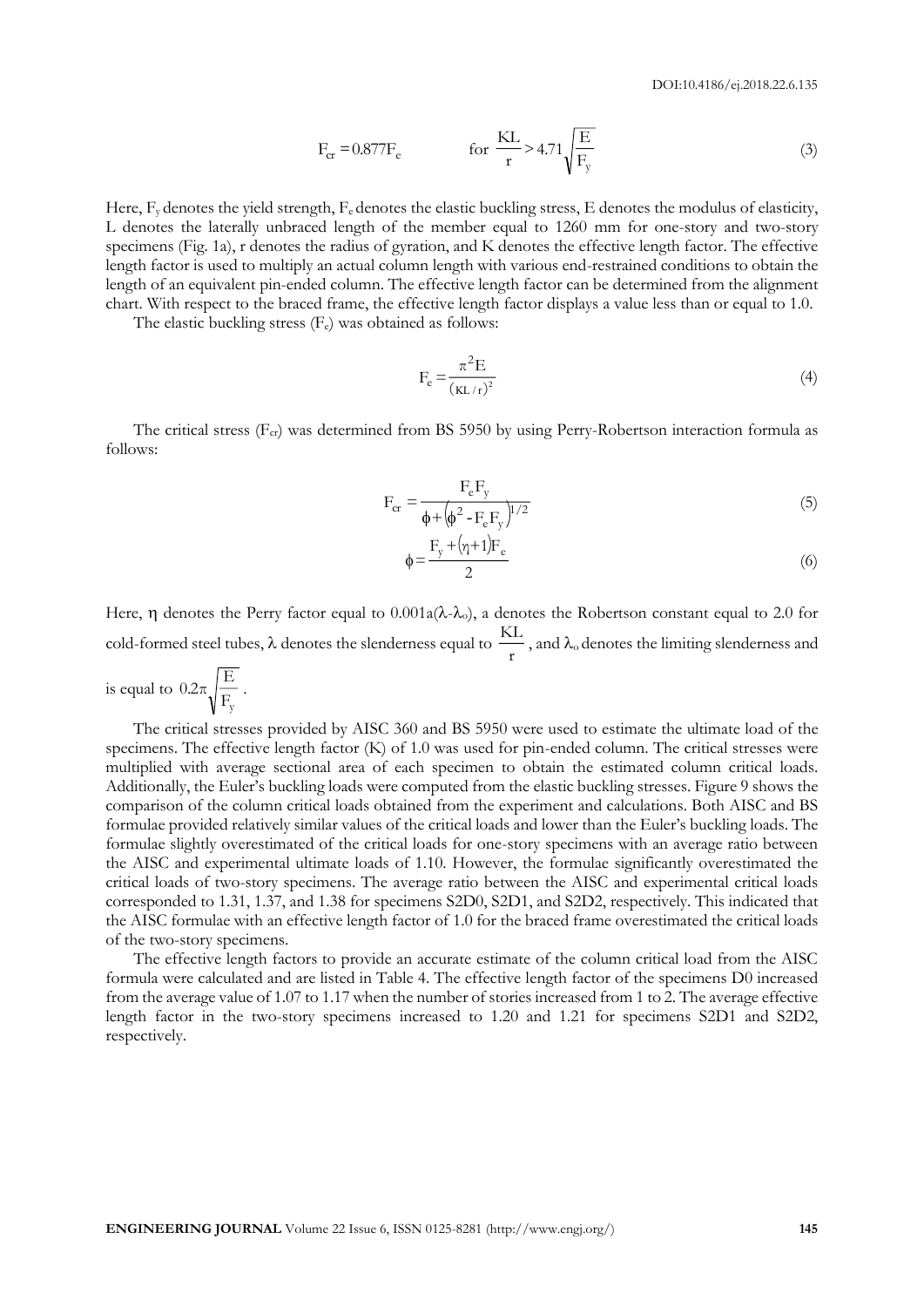| Specimen No.                 |                                                                            |                                  | K AISC                 |                                  | Ave. K AISC |                                |                        |                      |          |        | Utilization Ratio         |                              |                | Ave. Utilization Ratio                                             |
|------------------------------|----------------------------------------------------------------------------|----------------------------------|------------------------|----------------------------------|-------------|--------------------------------|------------------------|----------------------|----------|--------|---------------------------|------------------------------|----------------|--------------------------------------------------------------------|
| $S1D0-1$<br>$S1D0-2$         |                                                                            | 1.05<br>1.08                     |                        |                                  | $1.07\,$    |                                |                        | 0.47<br>0.45         |          |        |                           |                              | 0.46           |                                                                    |
| S2D0-1<br>S2D0-2<br>$S2D0-3$ |                                                                            | 1.18<br>1.21<br>1.11             |                        |                                  | $1.17\,$    |                                |                        | 0.39<br>0.37<br>0.43 |          |        |                           |                              | 0.40           |                                                                    |
| S2D1-1<br>S2D1-2<br>$S2D1-3$ |                                                                            | 1.18<br>1.21<br>1.19             |                        |                                  | $1.20\,$    |                                |                        | 0.39<br>0.36<br>0.38 |          |        |                           |                              | 0.38           |                                                                    |
| S2D2-1<br>S2D2-2<br>S2D2-3   |                                                                            | 1.16<br>1.21<br>1.25             |                        |                                  | 1.21        |                                |                        | 0.40<br>0.37         | 0.34     |        |                           |                              | 0.37           |                                                                    |
| Critical Load (kN)           | 70<br>$60\,$<br>$50\,$<br>40<br>$30\,$<br>$20\,$<br>10<br>$\boldsymbol{0}$ | ×<br>g                           | ×<br>2                 | ×<br>Σ                           | g           | $\boldsymbol{\mathsf{x}}$<br>모 | ×<br>R                 | ×<br>8               | ×<br>g   | g      | R                         | ×<br>$\overline{\mathbf{z}}$ |                | · Experiment<br>■ BS 5950<br>$\triangle$ AISC 360<br>$\star$ Euler |
|                              | $\alpha$                                                                   | S <sub>1</sub> D <sub>0</sub> -1 | $S1DD0-2$ <sup>2</sup> | S <sub>2</sub> D <sub>0</sub> -1 | S2D0-2      | S2D0-3                         | S2D1-1<br>Specimen No. | $S2D1-21$            | $SLDI-3$ | S2D2-1 | $\overline{10}$<br>S2D2-2 | $4\bar{4}$<br>S2D2-3         | 1 <sub>2</sub> |                                                                    |

Table 4. Effective length factor and strength utilization ratio.

Fig. 9. Comparison between calculated and experimental column critical loads.

#### **7. Analytical Model**

Finite element analyses were utilized to investigate the structural behaviors and performance of door-type modular scaffolds with different levels of initial geometrical imperfections and boundary conditions. The analytical models were developed by using commercial structural analysis software SAP 2000 [24]. Threedimensional linear buckling analysis was conducted. Due to relatively low stress levels in the columns at failure, the analytical approach could be used to provide a reasonable estimate of the ultimate loads [7,9]. Beam elements with six degrees of freedom per node were employed for all the members. The measured initial geometries and members' dimensions were incorporated in the models. The u-heads and jack bases were excluded in the finite-element models. The end moments of diagonal bracings and ledgers were released to represent the actual behavior of the specimens.

Three different boundary conditions and two continuity conditions between story levels were investigated in the study. The boundary conditions included pinned-pinned (PP) end, pinned-free (PF) end, and partially-restrained (PR) end. With respect to the PP end, the pinned-end condition was assigned at both base and top levels. This boundary condition was employed to represent the simplified boundary condition that is typically used to determine the performance of scaffolds. The PF end with pinned-end at the base level and free-end at the top level was used to evaluate the effect of translation at the top level on the structural performance. With respect to the PR end, the rotational springs were assigned at the base to represent restraint provided by jack bases, and the translation springs were provided at the top level to represent the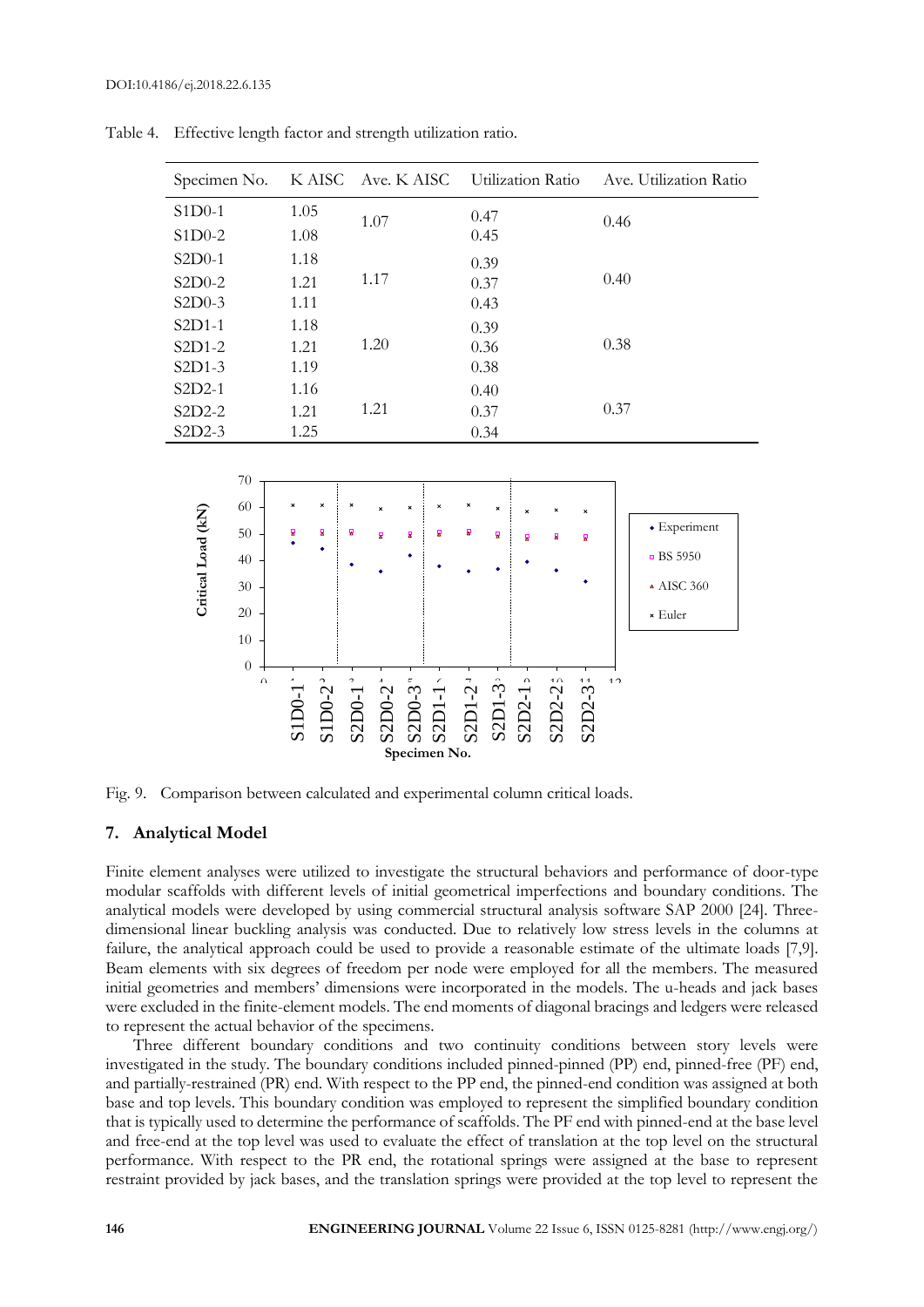fixity given by the experimental setup. The rotational springs and the translation springs were assigned in both the X and Y directions.

The two continuity conditions investigated in the study included fully continuity (FC) and partially continuity (PC) connections between the lower and upper columns. A rigid joint between lower and upper columns was used in the FC connection while flexural fixity between lower and upper columns was partially released in the PC connection. The later was used to allow single curvature failure mode from the analytical models, corresponding to the failure mode observed in most of the tested specimens.

A total of four modeling conditions were employed, including the PP end with FC connection, PF end with FC connection, PR end with FC connection, and PR with PC connection. With respect to the models with PR end with PC connection, the values of spring stiffness and partial fixity were obtained by calibration with the experimental results and were employed for all specimens with different initial geometrical imperfections. The translation spring of 0.76 kN/mm, rotational spring of 7,188 kN-mm/rad, and partial fixity of 3–10% with an average value of 5.45% were used in the study.



Mode 1: 150.8 kN Mode 2: 198.1 kN a) Pinned-Pinned End with Fully Continuity Connection between Columns



Mode 1: 150.5 kN Mode 2: 180.9 kN b) Pinned-Free End with Fully Continuity Connection between Columns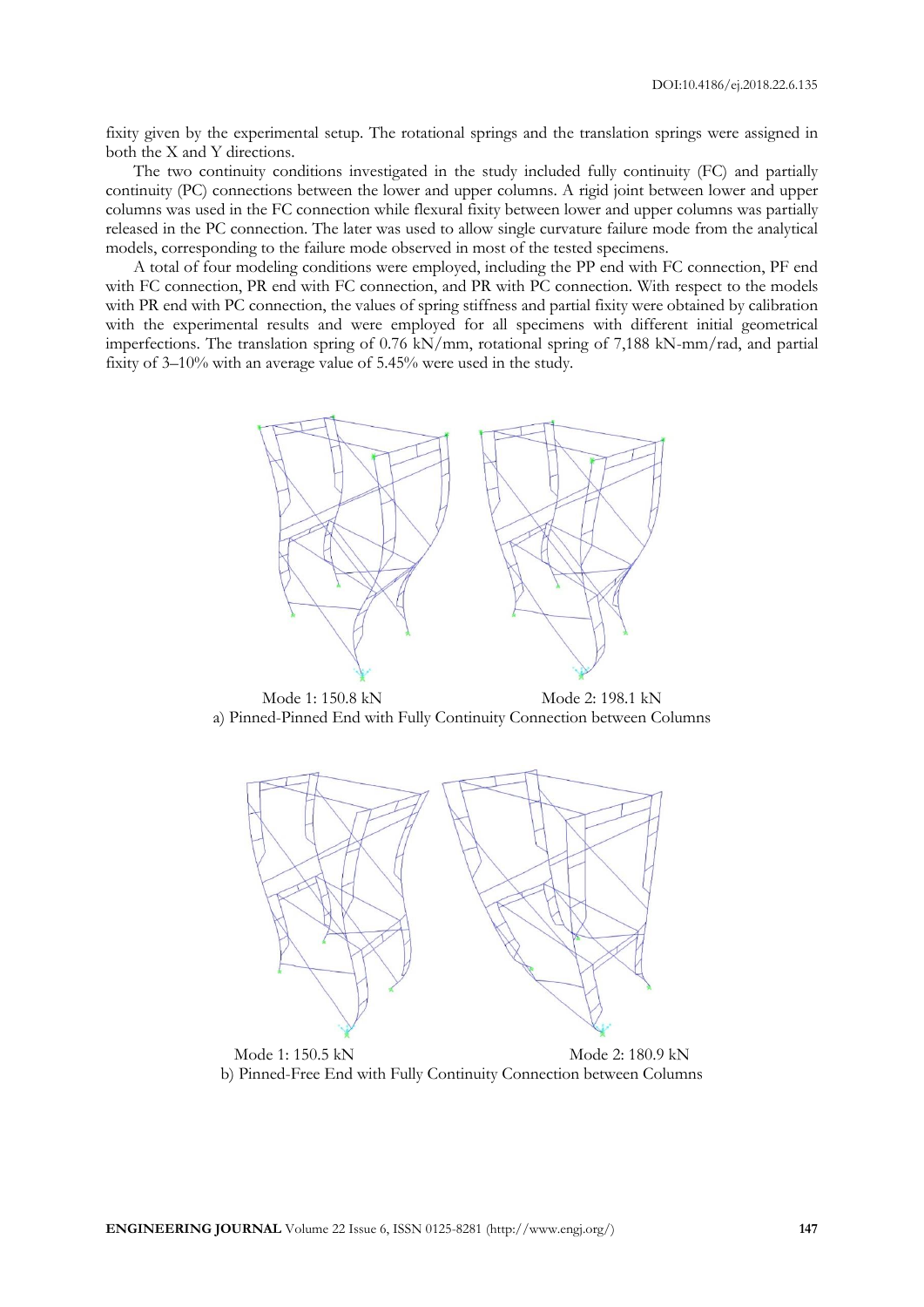

Mode 1: 150.0 kN Mode 2: 179.7 kN c) Partially Restrained End with Partially Continuity Connection between Columns

Fig. 10. Fundamental mode shapes and critical loads of specimen S2D0-2 with different boundary and continuity conditions.

Figure 10 presents the typical fundamental mode shapes obtained from different modeling conditions. The mode shape and critical load presented in the figure were the deformed shape and the elastic buckling loads, respectively. The primary failure mode of all modeling conditions was controlled by the failure in the plane of diagonal bracing. The failure in the plane of modular frame was obtained in the secondary failure mode of PF end. In spite of the unbraced condition on the modular-frame plane, the primary failure mode occurred in the plane of cross bracing. This was because the beam linked between columns and sub-frame elements on the door-type modular frame increased the critical stress in this plane. By varying the size of beam element in the models of the specimens with different levels of initial imperfections, the primary failure mode in the modular-frame plane was obtained from the models with PP and PF ends when the outside diameters of the beam linked between columns was assumed to decrease by 61.1% to 63.7% and 25.6% to 29.1%, respectively.

Both PP and PF ends with FC connection exhibited a failure mode of columns in double curvature. The single-curvature failure mode that was similarly observed in the experiment was obtained in the model with partial continuity (PC) connection. Therefore, the fundamental mode shape was significantly affected by the moment of inertia of the beam and sub-frame elements and the continuity condition between story levels.

A comparison of the analytical and experimental ultimate loads is shown in Fig. 11. Both PP and PF ends exhibited a relatively similar value of the critical loads for the specimens with different number of stories and initial geometrical imperfections. This was due to the primary failure mode controlled by the buckling in the plane of cross bracing. The translation at the top level insignificantly affected the ultimate load. With respect to the one-story specimens, the PP and PF ends underestimated the ultimate loads by 14.9 to 18.5% and 18.7 to 19.0%, respectively. A relatively accurate estimate of the ultimate load in one-story specimens was obtained from the PR end with the rotational spring at the base. The rotational stiffness at the base significantly affected the ultimate load of one-story specimens.

When the rotational spring was assigned at the base, the model with PR end with the FC connection significantly overestimated the ultimate loads of the two-story specimens. This is because the flexibility at column connections decreased the influence of the rotational spring on the ultimate load. Nevertheless, the model with PR end and PC connection provided reasonable estimates of the failure mode and experimental ultimate loads for all two-story specimens with different initial geometrical imperfections. The model provided an error on the predicted ultimate loads in a range of -4.5% to 4.5%.

The rotational spring stiffness at the base insignificantly affected the ultimate load of the two-story specimens. Hence, for purposes of simplicity, the pinned-pinned (PP) end with fully-released flexural fixity between columns could be employed. The model yielded an error in the predicted ultimate loads of the twostory specimens in the range of -8.5% to 2.5%.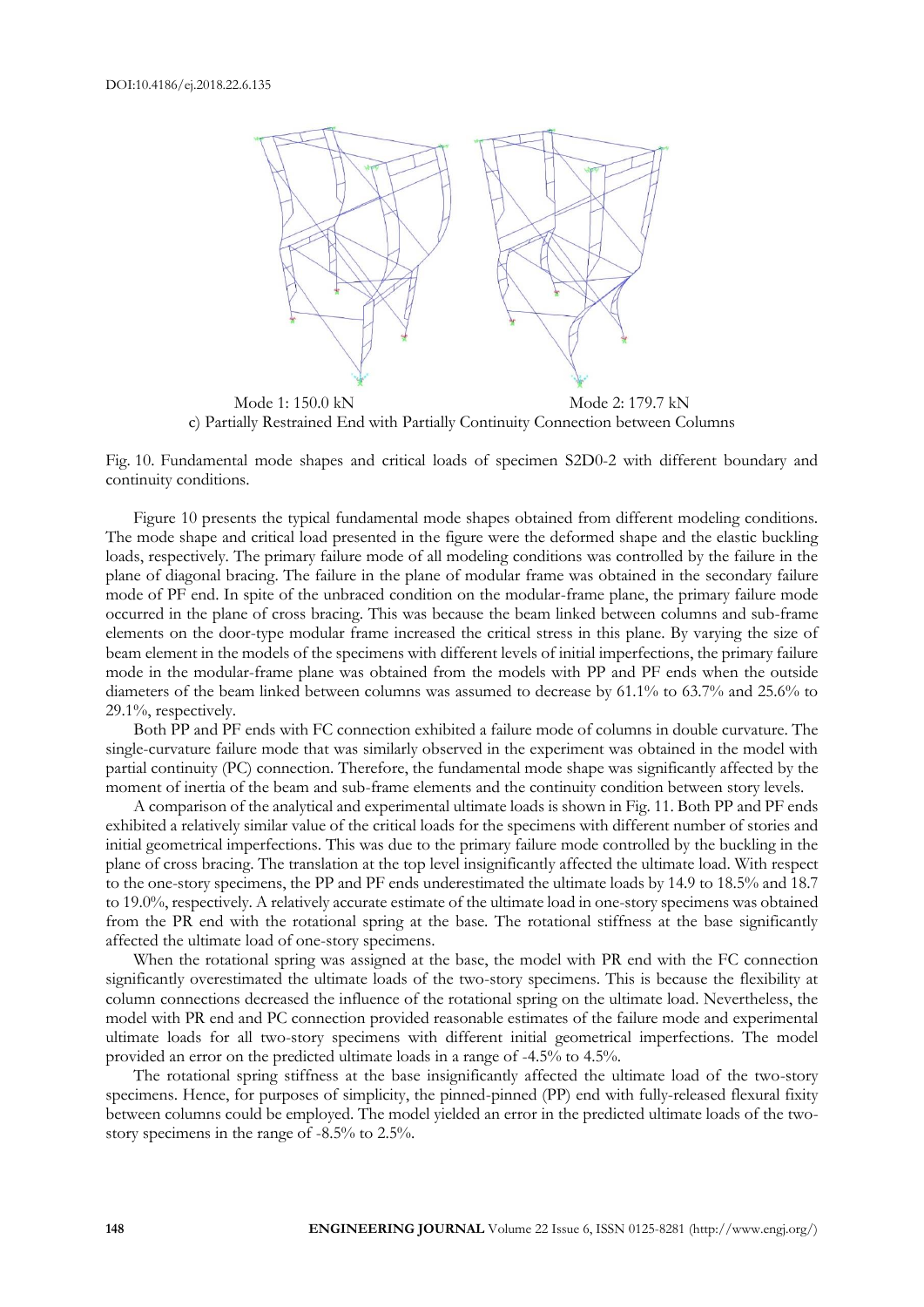

Fig. 11. Comparison of analytical and experimental ultimate loads.

#### **8. Conclusion**

In this study, the structural behaviors and performances of door-type modular steel scaffolds with different initial geometrical imperfections were evaluated by performing full-scale load tests and analytical investigations. The influences of initial geometrical imperfections and boundary conditions on the load capacity of the scaffolds were evaluated. Based on experimental and analytical results, the following conclusions are obtained:

1. The two-story door-type modular scaffolds with relatively perfectly straight columns had the ultimate capacity of 85.2% of that of one-story scaffolds. With respect to the out-of-plumbness ratio in a range of H/149 to H/119, the average capacity reductions increased to 18.9% and 20.9% when the out-of-straightness approached and exceeded the limit specified in the standards.

2. The redistribution of axial load among columns in the scaffolding system and reduction in the stiffness of failure columns occurred at a level well below the ultimate load. A higher degree of initial geometrical imperfections resulted in the initiation of load redistribution and stiffness reduction at the lower load value. This could be used as a monitoring indicator to prevent catastrophic failure of the scaffolds.

3. The critical load obtained from the AISC and BS standards with an effective length factor equal to 1.0 slightly overestimated the ultimate loads of the one-story specimens. The effective length factors in the two-story scaffolds exceeded 1.0 and increased with the degree of initial geometrical imperfections.

4. The beam linked between columns and sub-frame elements increased the critical load in the plane of the modular frame. The primary mode of failure occurred in the plane of cross bracing. With respect to the scaffolds investigated in the study, the initial imperfections on the cross-bracing plane were more critical than those of the modular-plane frame and require closer attention when they are used in construction.

5. The ultimate load of the one-story specimens was significantly affected by the rotational stiffness provided by jack bases. However, the rotational stiffness insignificantly affected the bucking load of twostory specimens due to the rotational flexibility of column joints. With the presence of cross bracing and relatively stiff beam and sub-frame elements, the translational stiffness at the top level had an insignificant effect on the computed buckling load. The rotational flexibility at the connections between lower and upper columns should be included in the analysis to obtain reasonable estimates of the failure mode and ultimate load.

The findings in the study contribute towards a better understanding of the structural behavior of reusable door-type modular steel scaffolds. They provide information that benefits the design considerations and performance of the scaffolds with various degrees of initial geometrical imperfections.